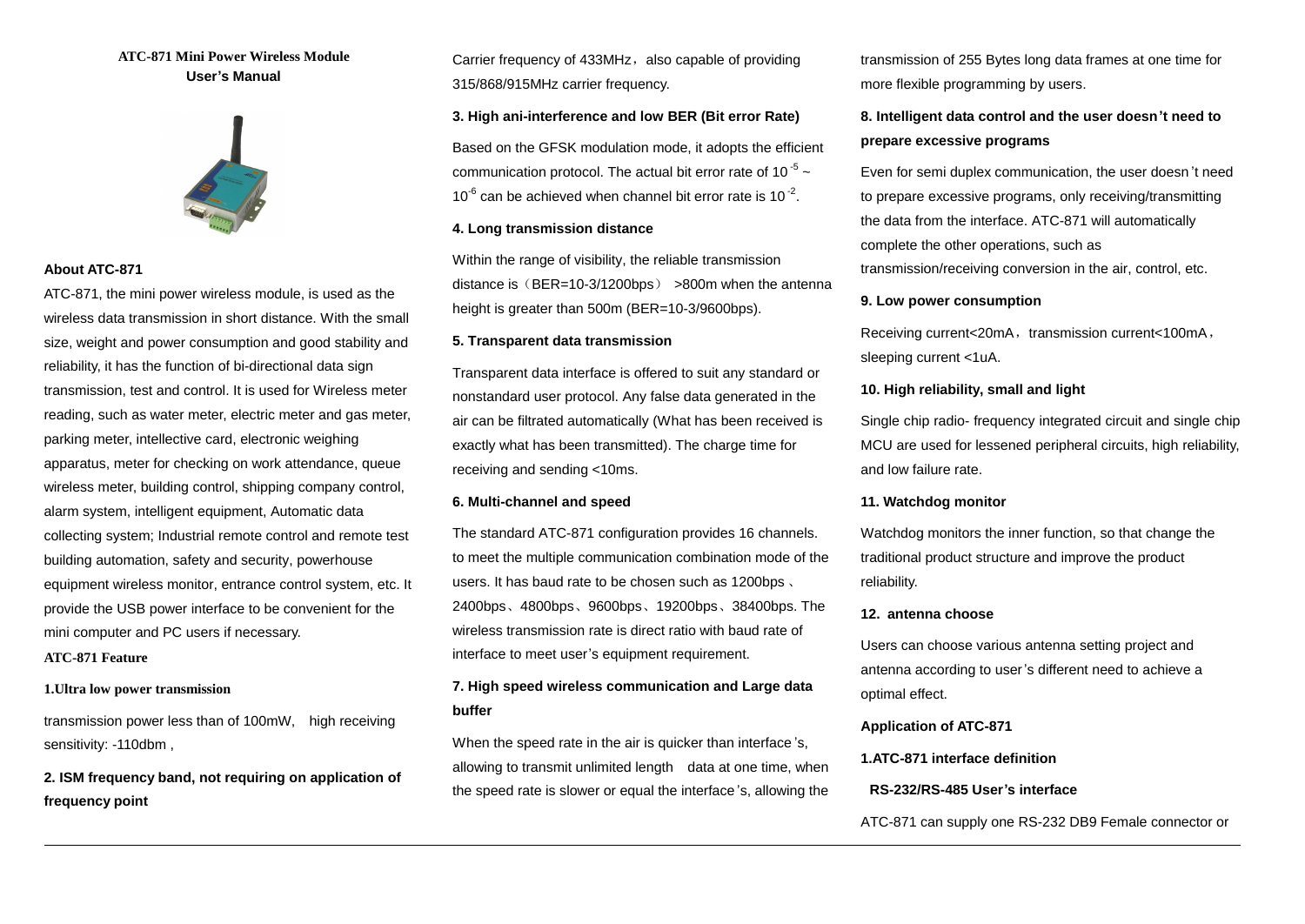RS-485 connector and its definitions as well as connection method for terminals are shown in Table 1.

#### RS-232/485 Pinout at DB9-F

| DB9 Pin | RS-232     | <b>RS-485</b> | Description                             |  |
|---------|------------|---------------|-----------------------------------------|--|
| 2       | <b>RXD</b> | 485-          | I/O                                     |  |
| 3       | <b>TXD</b> | $485+$        | I/O                                     |  |
|         | <b>SLE</b> | <b>SLE</b>    | High level to sleep,<br>Low level awake |  |
| 5       | GND        | <b>GND</b>    | Ground                                  |  |

RS-232/485 Pinout at six terminal

| Pin<br>(From left) | RS-232     | <b>RS-485</b> | Description                             |  |
|--------------------|------------|---------------|-----------------------------------------|--|
| 1                  | <b>TXD</b> | $485+$        | I/O                                     |  |
| 2                  | <b>RXD</b> | 485-          | I/O                                     |  |
| 3                  | <b>SLE</b> | <b>SLE</b>    | High level to sleep,<br>Low level awake |  |
| 4                  | <b>NC</b>  | <b>NC</b>     |                                         |  |
| 5                  | VIN        | VIN           |                                         |  |
| 6                  | <b>GND</b> | <b>GND</b>    | Ground                                  |  |

ATC-871 Power supply and sleep mode

#### **1. Power supply**

 $\overline{a}$ 

ATC-871 uses DC power supply with voltage of +9-12V. It can also share power supply with other equipment, however, the high quality power supply with desirable ripple factor should be selected. In addition, the reliable grounding must be used if there is other device in the system equipment. In case of failure to connect with the earth, it can form its own grounding but it must be absolutely separated from the

municipal electric supply.

#### **2. Sleeping function**

ATC-871 had sleeping and no-sleeping version. The current of ATC-871 in the sleeping state is 1Ua. Users must tell which version will be chosen before place the order in advance. For sleeping version, users can open and close the sleeping function by themselves. ATC-871 with the sleeping function has two awakening way, one is hardware awakening way, another is interface awakening way( air awakening will be reserved) Hardware awakening is achieved by the Pin 5 input to the high level and input low level to awake. Interface awakening is achieved by users send designate protocol data by ATC-871 interface to open or awake. ATC-871 with the function of sleeping is default in close state before leaving factory, so users must set by ATC-871 software to set the awakening mode to hardware awakening or interface awakening. Users can also tell us to set in advance.

If users use ATC-871 with the sleeping function, but hope not to apply the sleeping function, the users can set by ATC-871 software to set for no-sleeping state or make ATC-871 Teminal pin 3 to connect the ground in the mode of hardware awaken.

#### **ATC-871 parameters setting**

ATC-871 have one interface of TTL、RS232、RS485, You must specify the interface when you buy. ATC-871 main parameters: COM baud rate and verify, RF baud rate, Channel and frequency.You can change these parameters by our RF Module soft. When RF baud rate is faster than COM baud rate, One frame Can transmit limitless data. When RF

baud rate is not faster than COM baud rate, One frame Can transmit 255 bytes most. You can set the rate according your need. The general Power supply is 5V DC.

Two ATC-871 communication must have condition as follow:

1. Their channels(i.e. frequency)is same.

2. Their RF rates is same.

3. RF Module Com baud rate and verify is agree with its equipment or PC that it connects with.

#### **parameters default value:**

Channel: 1

Interface speed rate: 9600BPS

Interface verify: none

Speed rate in air: 9600BPS

#### **Channel and frequency list**

| Channel | Frequency                      | Channel           | Frequency           |
|---------|--------------------------------|-------------------|---------------------|
| 1       | 430 200 <b>0 MZ</b>            | 9                 | 488 5250WZ          |
| 2       | 431.428BW <b>Z</b>             | 10                | 459.1250WZ          |
| 3       | <b>431. 736DWL</b>             | 11                | <b>469 5250WZ</b>   |
| 4       | <b>430 5372NPL</b>             | $12 \ \mathsf{d}$ | 4401250WZ           |
| 5       | 434 <del>69</del> 4 <b>0WE</b> | 13                | 460 525 <b>TWZ</b>  |
| 6       | 434 2332N <b>P</b>             | 14                | 461.125 <b>NT</b>   |
| 7       | 433 158 <b>0 WZ</b>            | 15                | <b>461, 525TWZ</b>  |
| 8       | 433 92K <b>NTZ</b>             | 16                | 462 125 <b>0 PL</b> |